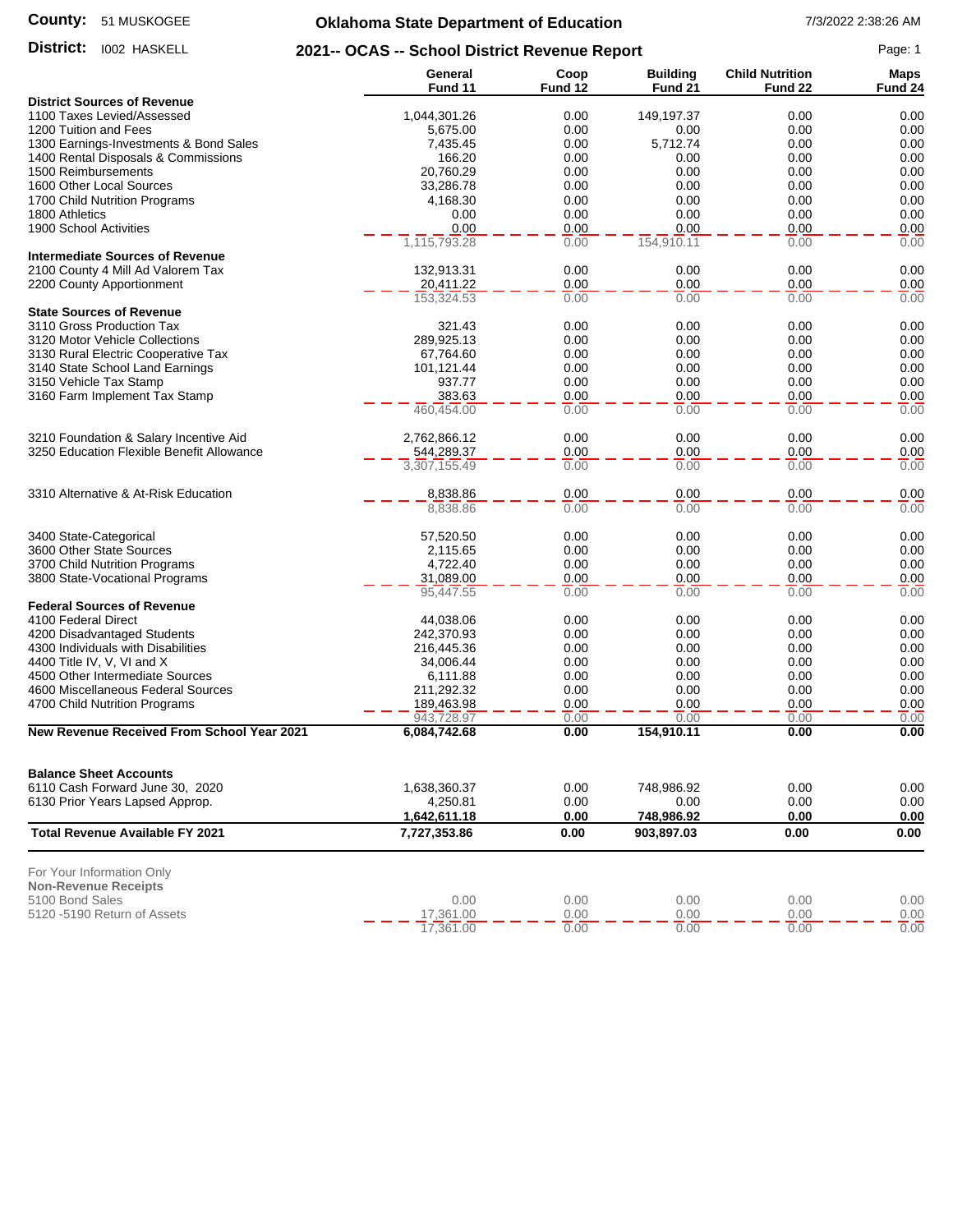#### **County:** 51 MUSKOGEE

## **Oklahoma State Department of Education** 7/3/2022 2:38:26 AM

### **District:** 1002 **Page: 2 2021-- OCAS -- School District Revenue Report** Page: 2

|                                                               | <b>Municipal Levy</b> | <b>ChildCare</b><br>Fund 26 | <b>Bond</b>        | <b>Sinking</b> | <b>Endowment</b> |
|---------------------------------------------------------------|-----------------------|-----------------------------|--------------------|----------------|------------------|
| <b>District Sources of Revenue</b>                            | Fund 25               |                             | <b>Funds 31-39</b> | Fund 41        | Fund 50          |
| 1100 Taxes Levied/Assessed                                    | 0.00                  | 0.00                        | 0.00               | 794,032.41     | 0.00             |
| 1200 Tuition and Fees                                         | 0.00                  | 0.00                        | 0.00               | 0.00           | 0.00             |
| 1300 Earnings-Investments & Bond Sales                        | 0.00                  | 0.00                        | 0.00               | 742.06         | 0.00             |
| 1400 Rental Disposals & Commissions                           | 0.00                  | 0.00                        | 0.00               | 0.00           | 0.00             |
| 1500 Reimbursements                                           | 0.00                  | 0.00                        | 0.00               | 0.00           | 0.00             |
| 1600 Other Local Sources                                      | 0.00                  | 0.00                        | 2,012.43           | 0.00           | 0.00             |
| 1700 Child Nutrition Programs                                 | 0.00                  | 0.00                        | 0.00               | 0.00           | 0.00             |
| 1800 Athletics                                                | 0.00                  | 0.00                        | 0.00               | 0.00           | 0.00             |
| 1900 School Activities                                        | 0.00                  | 0.00                        | 0.00               | 0.00           | 0.00<br>0.00     |
| <b>Intermediate Sources of Revenue</b>                        | 0.00                  | 0.00                        | 2,012.43           | 794,774.47     |                  |
| 2100 County 4 Mill Ad Valorem Tax                             | 0.00                  | 0.00                        | 0.00               | 0.00           | 0.00             |
| 2200 County Apportionment                                     | 0.00                  | 0.00                        | 0.00               | 0.00           | 0.00             |
|                                                               | 0.00                  | 0.00                        | 0.00               | 0.00           | 0.00             |
| <b>State Sources of Revenue</b>                               |                       |                             |                    |                |                  |
| 3110 Gross Production Tax                                     | 0.00                  | 0.00                        | 0.00               | 0.00           | 0.00             |
| 3120 Motor Vehicle Collections                                | 0.00                  | 0.00                        | 0.00               | 0.00           | 0.00             |
| 3130 Rural Electric Cooperative Tax                           | 0.00                  | 0.00                        | 0.00               | 0.00           | 0.00             |
| 3140 State School Land Earnings                               | 0.00                  | 0.00                        | 0.00               | 0.00           | 0.00             |
| 3150 Vehicle Tax Stamp                                        | 0.00                  | 0.00                        | 0.00               | 0.00           | 0.00             |
| 3160 Farm Implement Tax Stamp                                 | 0.00                  | 0.00                        | 0.00               | 0.00           | 0.00             |
|                                                               | 0.00                  | 0.00                        | 0.00               | 0.00           | 0.00             |
| 3210 Foundation & Salary Incentive Aid                        | 0.00                  | 0.00                        | 0.00               | 0.00           | 0.00             |
| 3250 Education Flexible Benefit Allowance                     | 0.00                  | 0.00                        | 0.00               | 0.00           | 0.00             |
|                                                               | 0.00                  | 0.00                        | 0.00               | 0.00           | 0.00             |
|                                                               |                       |                             |                    |                |                  |
| 3310 Alternative & At-Risk Education                          | 0.00<br>0.00          | 0.00<br>0.00                | 0.00<br>0.00       | 0.00<br>0.00   | 0.00<br>0.00     |
|                                                               |                       |                             |                    |                |                  |
| 3400 State-Categorical                                        | 0.00                  | 0.00                        | 0.00               | 0.00           | 0.00             |
| 3600 Other State Sources                                      | 0.00                  | 0.00                        | 0.00               | 0.00           | 0.00             |
| 3700 Child Nutrition Programs                                 | 0.00                  | 0.00                        | 0.00               | 0.00           | 0.00             |
| 3800 State-Vocational Programs                                | 0.00                  | 0.00                        | 0.00               | 0.00           | 0.00             |
|                                                               | 0.00                  | 0.00                        | 0.00               | 0.00           | 0.00             |
| <b>Federal Sources of Revenue</b>                             |                       |                             |                    |                |                  |
| 4100 Federal Direct                                           | 0.00                  | 0.00                        | 0.00               | 0.00           | 0.00             |
| 4200 Disadvantaged Students                                   | 0.00                  | 0.00                        | 0.00               | 0.00           | 0.00             |
| 4300 Individuals with Disabilities                            | 0.00                  | 0.00                        | 0.00               | 0.00           | 0.00             |
| 4400 Title IV, V, VI and X<br>4500 Other Intermediate Sources | 0.00                  | 0.00<br>0.00                | 0.00<br>0.00       | 0.00           | 0.00<br>0.00     |
| 4600 Miscellaneous Federal Sources                            | 0.00<br>0.00          | 0.00                        | 0.00               | 0.00<br>0.00   | 0.00             |
| 4700 Child Nutrition Programs                                 | 0.00                  | 0.00                        | 0.00               | 0.00           | 0.00             |
|                                                               | 0.00                  | 0.00                        | 0.00               | 0.00           | 0.00             |
| New Revenue Received From School Year 2021                    | 0.00                  | 0.00                        | 2,012.43           | 794,774.47     | 0.00             |
|                                                               |                       |                             |                    |                |                  |
| <b>Balance Sheet Accounts</b>                                 |                       |                             |                    |                |                  |
| 6110 Cash Forward June 30, 2020                               | 0.00                  | 0.00                        | 383,160.10         | 43,735.56      | 0.00             |
| 6130 Prior Years Lapsed Approp.                               | 0.00                  | 0.00                        | 0.00               | 0.00           | 0.00             |
|                                                               | 0.00                  | 0.00                        | 383,160.10         | 43,735.56      | 0.00             |
| Total Revenue Available FY 2021                               | 0.00                  | 0.00                        | 385,172.53         | 838,510.03     | 0.00             |
|                                                               |                       |                             |                    |                |                  |
| For Your Information Only                                     |                       |                             |                    |                |                  |
| <b>Non-Revenue Receipts</b>                                   |                       |                             |                    |                |                  |
| 5100 Bond Sales                                               | 0.00                  | 0.00                        | 760,000.00         | 0.00           | 0.00             |
| 5120 -5190 Return of Assets                                   | 0.00                  | 0.00                        | 0.00               | 0.00           | 0.00             |
|                                                               | 0.00                  | 0.00                        | 760,000.00         | 0.00           | 0.00             |